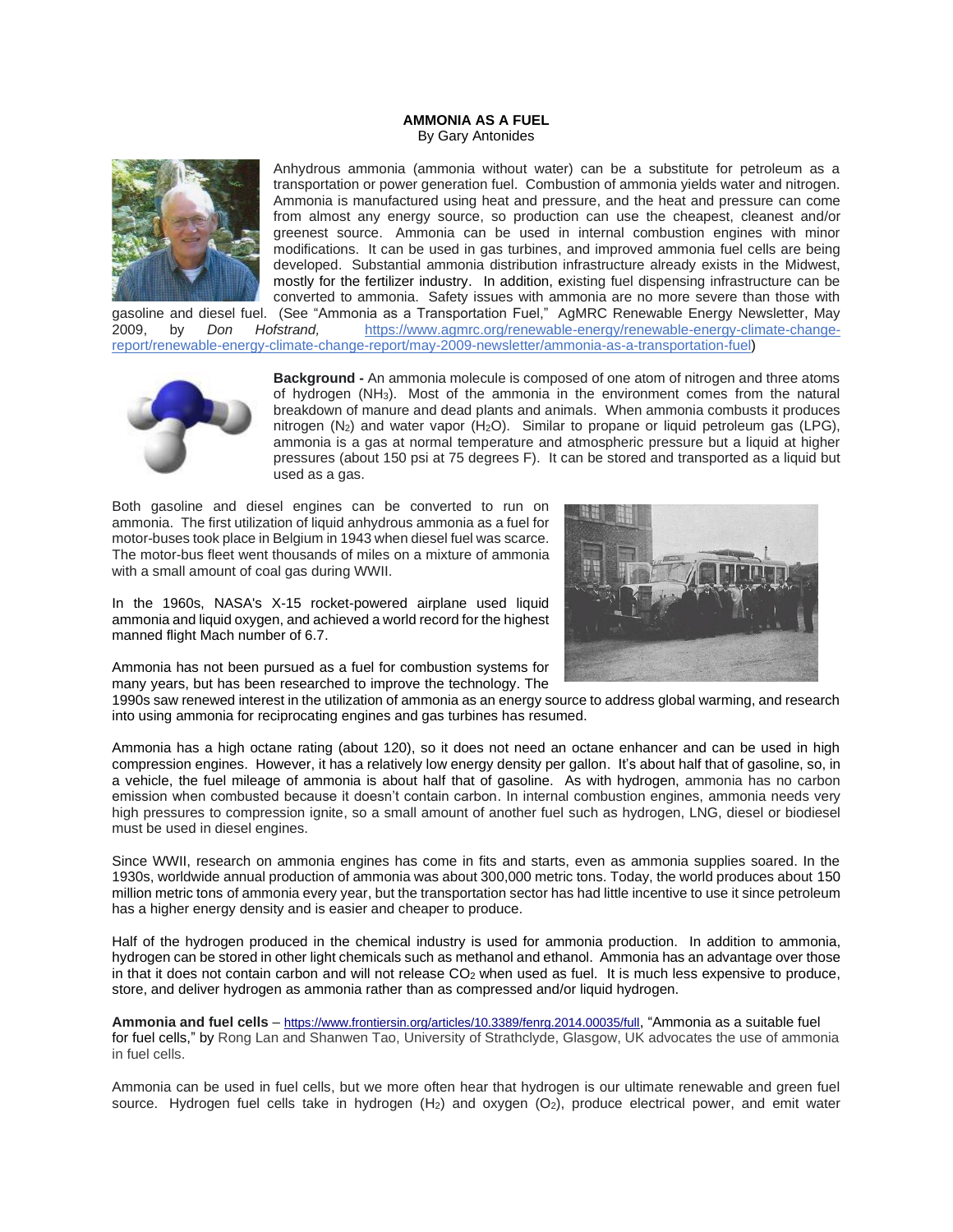$(H<sub>2</sub>O)$ . Hydrogen is the most abundant element in the world but it is relatively rare in its elemental  $(H<sub>2</sub>)$  form. Although hydrogen has high energy density by weight, it is the lightest of all elements and requires large volumes for motor vehicles or power generation. Hydrogen is difficult to store and transport. Hydrogen can be compressed as either a compressed gas or liquid hydrogen, but the pressures required to do either are substantial and create a potential safety hazard.

Ammonia is sometimes called the "other hydrogen" due to its high content of three hydrogen atoms in a molecule of ammonia. The ability of ammonia gas to become a liquid at low pressures means that it is a good "carrier" of hydrogen. Liquid ammonia contains more hydrogen by volume than liquid hydrogen, and is over 50% more energy dense per gallon. Since ammonia can be stored and distributed much easier than hydrogen, fueling stations are much easier to convert to dispensing ammonia rather than hydrogen.

To use ammonia with a hydrogen fuel cell, it is necessary to separate the ammonia into its hydrogen and nitrogen elements before it is used. Alternatively, there are several fuel cells designed to use ammonia directly, enabling high efficiency conversion of ammonia to electric power.

**Safety -** Ammonia is safer than propane and comparable to the safety of gasoline when used as a transportation fuel. Ammonia vapors cause irritation to humans at low concentrations and is life threatening at high concentrations. However, ammonia can easily be detected by its strong odor. It is lighter than air and rapidly dissipates in the atmosphere. Regardless, safety precautions need to be implemented for handling ammonia.

Unfortunately, when burned at high temperatures, ammonia produces [nitrogen dioxide,](https://www.epa.gov/no2-pollution/basic-information-about-no2#Effects) which contributes to smog and acid rain. Combustion also yields some nitrous oxide—a greenhouse gas that's significantly more potent than CO<sub>2</sub> and methane. But technologies such as selective catalytic reduction can be used to avoid these.

In some respects, ammonia is safer than gasoline. Gasoline vapors are carcinogenic but ammonia vapors are not. Ammonia does not burn readily or sustain combustion except with fuel-to-air mixtures of 15-25% air. Explosions and fire are less likely with a ruptured ammonia tank than with gasoline. Also, gasoline can produce hazardous carbon soot particles, but ammonia contains no carbon and does not produce soot.

**Ammonia production and distribution** - Currently ammonia is primarily produced from natural gas and coal. China is the number one producer. In the U.S., ammonia is made primarily from natural gas. Hydrogen is taken from the natural gas and nitrogen comes from the atmosphere. Although ammonia used in the U.S. has traditionally been produced domestically, imports of ammonia have increased substantially in recent years.

Although ammonia does not produce  $CO<sub>2</sub>$  during combustion, the production of ammonia from natural gas does emit CO<sub>2</sub>. Carbon sequestration at the point of production could greatly reduce these emissions.

Better yet, instead of using fossil fuels, ammonia can be produced using a renewable energy source. For example, electricity from wind energy can be used to create hydrogen through the electrolysis of water into hydrogen and oxygen. The electricity could also be produced from solar energy, nuclear power, geothermal energy, ocean and tidal energy and others.



Fritz Haber (chemist) Carl Bosch (chemical engineer)

Regardless of the energy source for the hydrogen, nitrogen is taken from the atmosphere (78% of earth's atmosphere is nitrogen) and hydrogen and nitrogen are converted to ammonia through the Haber-Bosch process, which was invented over 100 years ago by F. Haber and C. Bosch. The process uses an [iron-based](https://www.sciencedirect.com/topics/engineering/iron-based-catalyst)  [catalyst](https://www.sciencedirect.com/topics/engineering/iron-based-catalyst) at high pressure (100–300 atmospheres) and high temperature (750– 930°F) to combine hydrogen and nitrogen.

Prior to the 20th century, the most common fertilizer used to grow food was manure. And one of the most important sources of that manure was bird and bat guano, which was found in remote tropical locations. With the global population rapidly

expanding at the beginning of the 20th century, it became clear the world's guano reserves would not be enough.

Since ammonia can be used as the basic building block to make ammonium nitrate fertilizer, the Haber-Bosch process made it possible to replace manure. More than a century later, this process is still used to make the ammonia for most fertilizers and thus helps feed billions of people around the world. About 90% of all ammonia produced worldwide is used in fertilizer.

Mass production of ammonia began in 1913. In addition to being used for fertilizers, ammonia is also used [for](https://www.sciencedirect.com/topics/engineering/chemical-fertilizer) [chemical](https://www.sciencedirect.com/topics/engineering/chemical-fertilizer) raw materials and [refrigerants](https://www.sciencedirect.com/topics/engineering/refrigerants). Even though the Haber-Bosch process is used to produce virtually all of the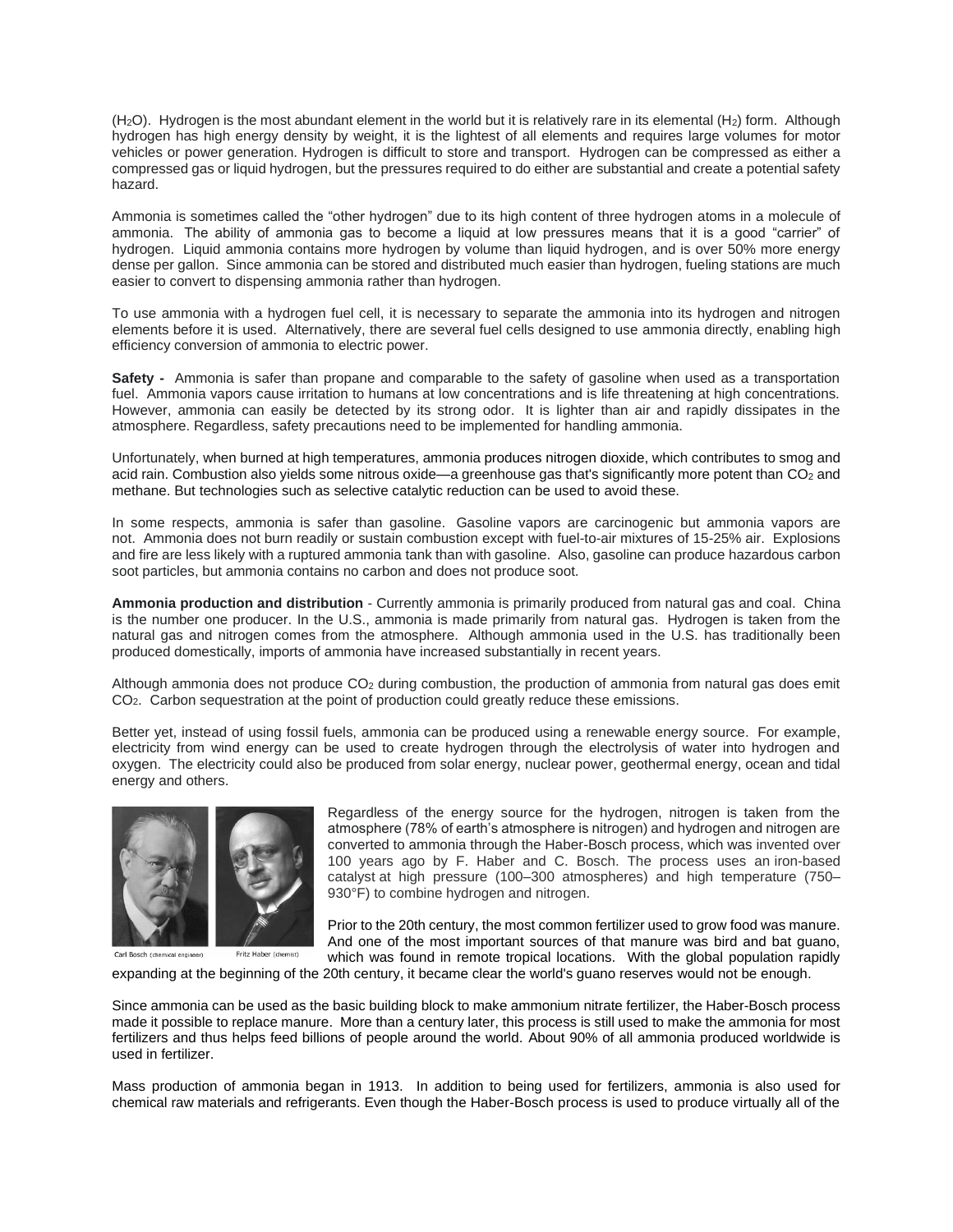world's ammonia, it is energy intensive. And since fossil fuels normally provide the energy, it accounts for [1.8 percent](https://theconversation.com/green-ammonia-could-slash-emissions-from-farming-and-power-ships-of-the-future-132152) of human-caused global  $CO<sub>2</sub>$  emissions each year.

The importance of the Haber-Bosch process cannot be overstated. Haber and Bosch were awarded Nobel prizes for their work. For the last 100 years, this process allowed us to have enough food to feed ourselves. It may now keep us from destroying the planet by providing a low-emissions fuel, provided we use renewable fuels for the energy source.

Ammonia is now produced at 32 plants in 17 states and shipped around the country by pipeline, rail, barge, and truck. It is easy to store and deliver in large quantities and is already one of the most transported chemicals worldwide. In addition to the storage and delivery infrastructure that already exists for ammonia, the nearly two million miles of natural gas and petroleum pipelines can be cost-effectively converted to carry ammonia, making it available to nearly every community in the U.S. The ability to use one fuel source, ammonia, in a variety of engines, fuel cells, turbines, etc., is a huge advantage.



## **Biomass Ammonia -**

Cellulosic ammonia may be<br>more viable than cellulosic ethanol for a fuel. Biomass



A modern ammonia production plant

ammonia from renewable crops such as sweet sorghum (photo) has been shown in Iowa to supply enough hydrogen through anaerobic digestion or thermal gasification to produce a quantity of ammonia that contains more energy per acre than corn ethanol or cellulosic ethanol. Crops like sweet sorghum thrive under drier and warmer conditions than many other crops, so marginal land can be used for energy production.

**Energy Storage -** Energy produced from most renewable energy sources, such as wind, wave, tidal and solar is typically intermittent, so storage of the energy in batteries, in chemical form, or in some other way, is necessary in order to cushion the effects of fluctuation in energy production. Chemical storage is more economical in

comparison to batteries. Ammonia has 10 times the energy density of a lithium-ion battery *and* three times that of compressed hydrogen*.* Using ammonia for storage also allows for the replacement of fossil-based fuels with carbonfree fuels for use in existing engines or turbines to generate power.

Ammonia is already used as a chemical additive for [selective catalytic reduction](https://www.sciencedirect.com/topics/engineering/selective-catalytic-reduction) (SCR) of nitrogen oxides in thermal power generation, and most large-scale thermal power stations have ammonia tanks for that purpose. Since power stations already store, transport and use ammonia, it is a suitable candidate to replace fossil fuels for energy storage with minimal investment.

**Producing "Green" Ammonia -** Producing "green" ammonia starts with "green" hydrogen. Most commercial production of hydrogen uses "steam methane reforming." It causes the methane in natural gas to react with steam and releases hydrogen, carbon monoxide, and a small amount of CO<sub>2</sub>. That process can be replaced with the electrolysis of water into hydrogen and oxygen using renewable energy. Electricity is also used to cool air to separate the nitrogen from other gases. The hydrogen is then reacted with the nitrogen using the Haber-Bosch process (with renewable energy) to produce ammonia.

Attempts to produce "green ammonia" using "green" hydrogen are beginning on a small scale in several regions:

- A trial plant at the Fukushima Renewable Energy Institute in Japan uses solar power to produce up to 110 lbs of green ammonia a day.
- A demonstration system at the Rutherford Appleton Laboratory in England is powered by a wind turbine and makes up to 66 lbs of green ammonia daily.
- A farmer in Iowa is using solar power to produce green ammonia.
- An inventor from Ontario [is producing ammonia f](https://secure.energyandcapital.com/o/web/309652)rom air and water using renewable energy. His small machine takes the excess electricity from wind and solar systems to produce ammonia. When there's no sun or wind, that ammonia is used in generators.

Larger initiatives are underway in Australia, Chile, and New Zealand. The Australian Renewable Energy Agency [recently backed](https://arena.gov.au/projects/feasibility-study-for-a-green-hydrogen-and-ammonia-project/) a feasibility project for a plant that could produce 20,000 metric tons of ammonia annually, using 208 gigawatt-hours (GWh) of renewable electricity.